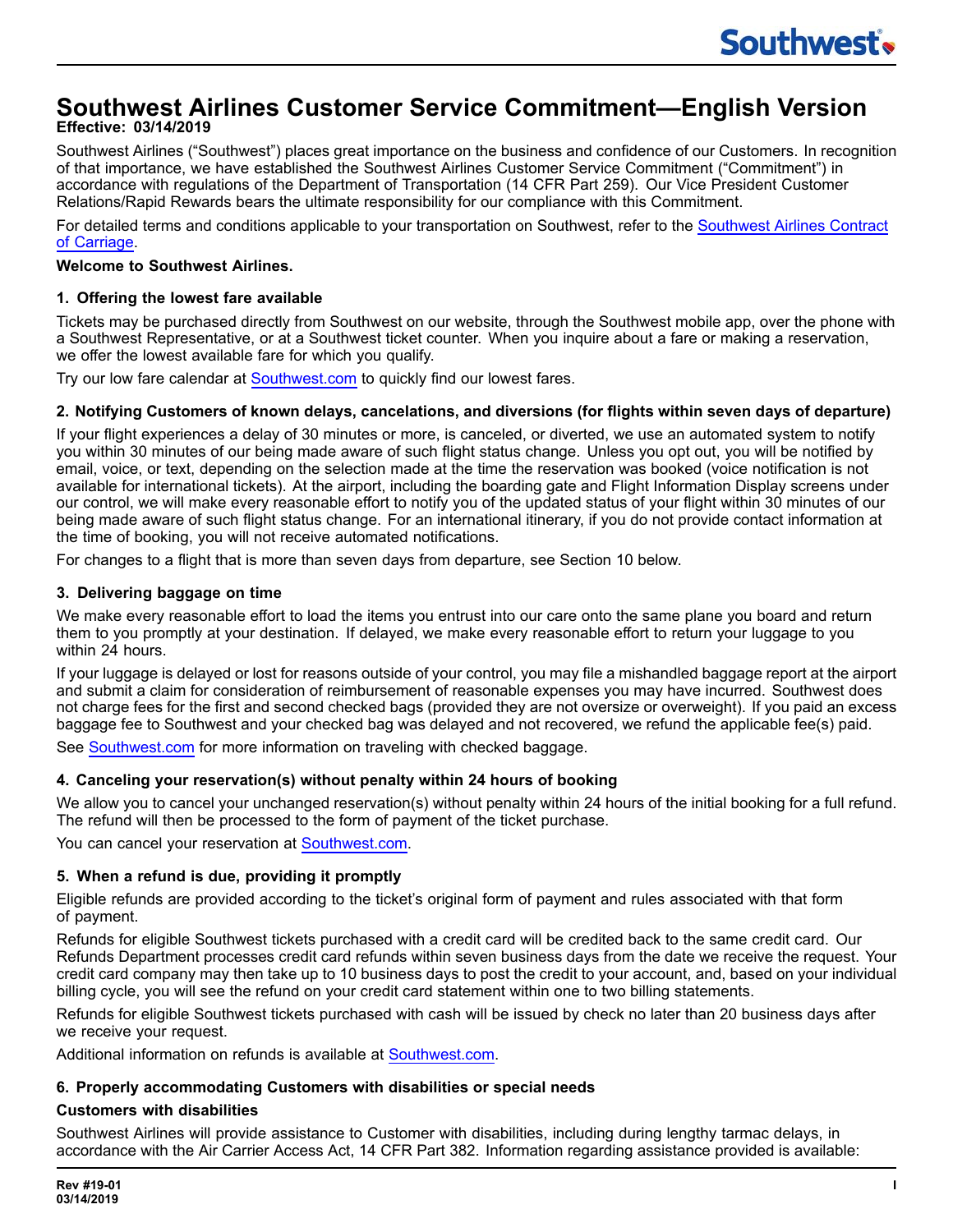- [Southwest.com](https://www.southwest.com/html/customer-service/unique-travel-needs/customers-with-disabilities-pol.html)
- ● 1-800-I-FLY-SWA (1-800-435-9792)
- TTY at 1-800-533-1305
- From uniformed Southwest Customer Service Employees at the airport.

# **Unaccompanied Customers under 18 years of age**

Children from the ages of five through 11 years traveling without an accompanying Customer who is age 12 or older **must** travel using Unaccompanied Minor (UM) service on Southwest. For information about UM service, including during tarmac delays, see [Southwest.com.](https://www.southwest.com/html/customer-service/family/unaccompanied-minors-pol.html)

Young Travelers (YTs) from the ages of 12 through 17 traveling without an accompanying adult (18+ years of age) must be of sufficient maturity and capability to travel alone. For more information about YTs, see [Southwest.com.](https://www.southwest.com/html/customer-service/family/young-travelers.html)

## **7. Meeting Customer needs during tarmac delays**

Onboard delays are situations we always try to avoid. However, if weather, gate-space limitations, visibility, airport conditions, mechanical problems, ATC requirements, or other uncontrollable circumstances cause a long onboard delay prior to takeoff or upon landing, we have adopted a Southwest Airlines Tarmac Delay [Contingency](https://www.southwest.com/assets/pdfs/corporate-commitments/tarmac-delay-commitment.pdf) Plan for those situations.

### **8. Handling "bumped" Passengers with fairness and consistency**

Southwest does not typically overbook flights; however, there may be instances where the number of Customers holding reservations exceeds the available seating capacity resulting in an oversale. In these situations, our Customer Service Agents will ask those who have checked in and received a boarding pass if they are willing to volunteer to take a later flight.

If we do not receive enough volunteers to accommodate all Customers who have purchased travel and have met our check-in requirements, we have to involuntarily deny boarding to Customers. If you are involuntarily denied boarding you will be given a written *Notice of Denied Boarding* to help understand our policies, compensation, and travel alternatives. You will generally be entitled to compensation and transportation on the next available Southwest flight. See [Southwest.com](https://www.southwest.com/html/customer-service/faqs.html?topic=overbooking) for additional information.

#### **9. Disclosing cancelation policies, frequent flyer rules, aircraft seating configuration, and lavatory availability**

Information about our cancelation policies, frequent flyer rules, aircraft seating configuration, and lavatory availability is available over the phone with a Southwest Representative or by following the links to Southwest.com below:

- Cancelation of confirmed [reservations](https://www.southwest.com/html/customer-service/purchasing-and-refunds/index.html)
- **Rapid Rewards [Frequent](https://www.southwest.com/rapidrewards/about) Flyer Program**
- **Our [Airplanes](https://www.southwest.com/html/travel-experience/in-the-air.html#our_airplanes)**

### 10. Notifying Customers in a timely manner of changes in travel itineraries (more than seven days from departure)

We sell flights several months in advance, and at times we may adjust our schedules. We will notify you as far in advance as practicable of any change to your itinerary, including routing, departure time, and/or arrival time. We will attempt to notify you within 48 hours of our becoming aware of the change.

You will have the option to select the revised itinerary, choose an alternate flight/date within a 14-day parameter of your original travel, or cancel your trip without penalty and receive a refund issued to the original form of payment.

For changes within seven days of departure, please see Section 2 above.

### **11. Ensuring responsiveness to Customer complaints**

Compliments, complaints, or questions about service? Email, call, or write to us. Written complaints will receive an acknowledgement in writing indicating receipt of the complaint within 30 days of receipt. You will also receive a substantive response no later than 60 days after our receipt of your complaint. Contact information is available at [Southwest.com.](https://www.southwest.com/contact-us/contact-us.html)

### **12. Identifying the services to mitigate Customer inconveniences during irregular operations**

Southwest does its best to operate flights as scheduled. Sometimes, events beyond our control or situations we could not anticipate prevent us from doing so. In order to mitigate Customer inconveniences, we provide the following assistance in the event a flight is delayed, canceled, or diverted:

- ● Rebooking on the next available Southwest flight(s) with seats available to your ticketed destination.
- ● A refund of the unused portion of your Southwest ticket. We do not pay for tickets on other airlines or absorb the difference between our fares and higher fares on other airlines.

If circumstances within our control, such as aircraft "swaps," cause you to miss the last possible flight (or connection) of the day to your destination, our Customer Service personnel have the authority to arrange at no additional cost to you:

• Overnight lodging